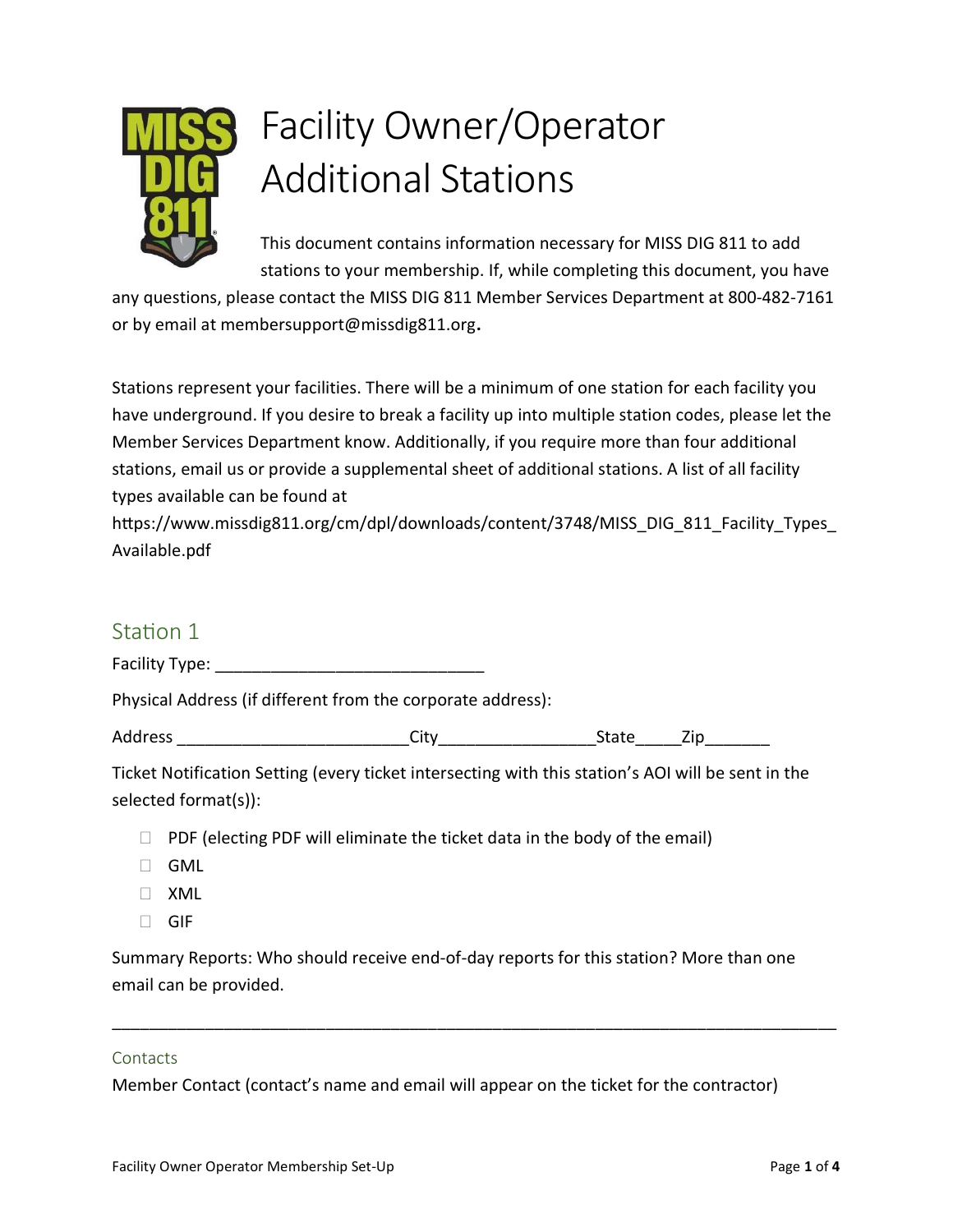| Secondary Member Contact (for Member Services only)    |                                                                                                    |  |  |  |
|--------------------------------------------------------|----------------------------------------------------------------------------------------------------|--|--|--|
|                                                        |                                                                                                    |  |  |  |
| <b>Existing Subscriptions</b>                          |                                                                                                    |  |  |  |
|                                                        | To which of you existing subscriptions should this station be added:                               |  |  |  |
| Station 2                                              |                                                                                                    |  |  |  |
|                                                        |                                                                                                    |  |  |  |
|                                                        | Physical Address (if different from the corporate address):                                        |  |  |  |
|                                                        |                                                                                                    |  |  |  |
| selected format(s)):                                   | Ticket Notification Setting (every ticket intersecting with this station's AOI will be sent in the |  |  |  |
| <b>GML</b><br>$\Box$<br>XML<br>$\Box$<br>GIF<br>$\Box$ | □ PDF (electing PDF will eliminate the ticket data in the body of the email)                       |  |  |  |
| email can be provided.                                 | Summary Reports: Who should receive end-of-day reports for this station? More than one             |  |  |  |
| Contacts                                               | Member Contact (contact's name and email will appear on the ticket for the contractor)             |  |  |  |
|                                                        |                                                                                                    |  |  |  |
|                                                        |                                                                                                    |  |  |  |
|                                                        | Secondary Member Contact (for Member Services only)                                                |  |  |  |
|                                                        |                                                                                                    |  |  |  |
| <b>Existing Subscriptions</b>                          | To which of you existing subscriptions should this station be added:                               |  |  |  |
|                                                        |                                                                                                    |  |  |  |

\_\_\_\_\_\_\_\_\_\_\_\_\_\_\_\_\_\_\_\_\_\_\_\_\_\_\_\_\_\_\_\_\_\_\_\_\_\_\_\_\_\_\_\_\_\_\_\_\_\_\_\_\_\_\_\_\_\_\_\_\_\_\_\_\_\_\_\_\_\_\_\_\_\_\_\_\_\_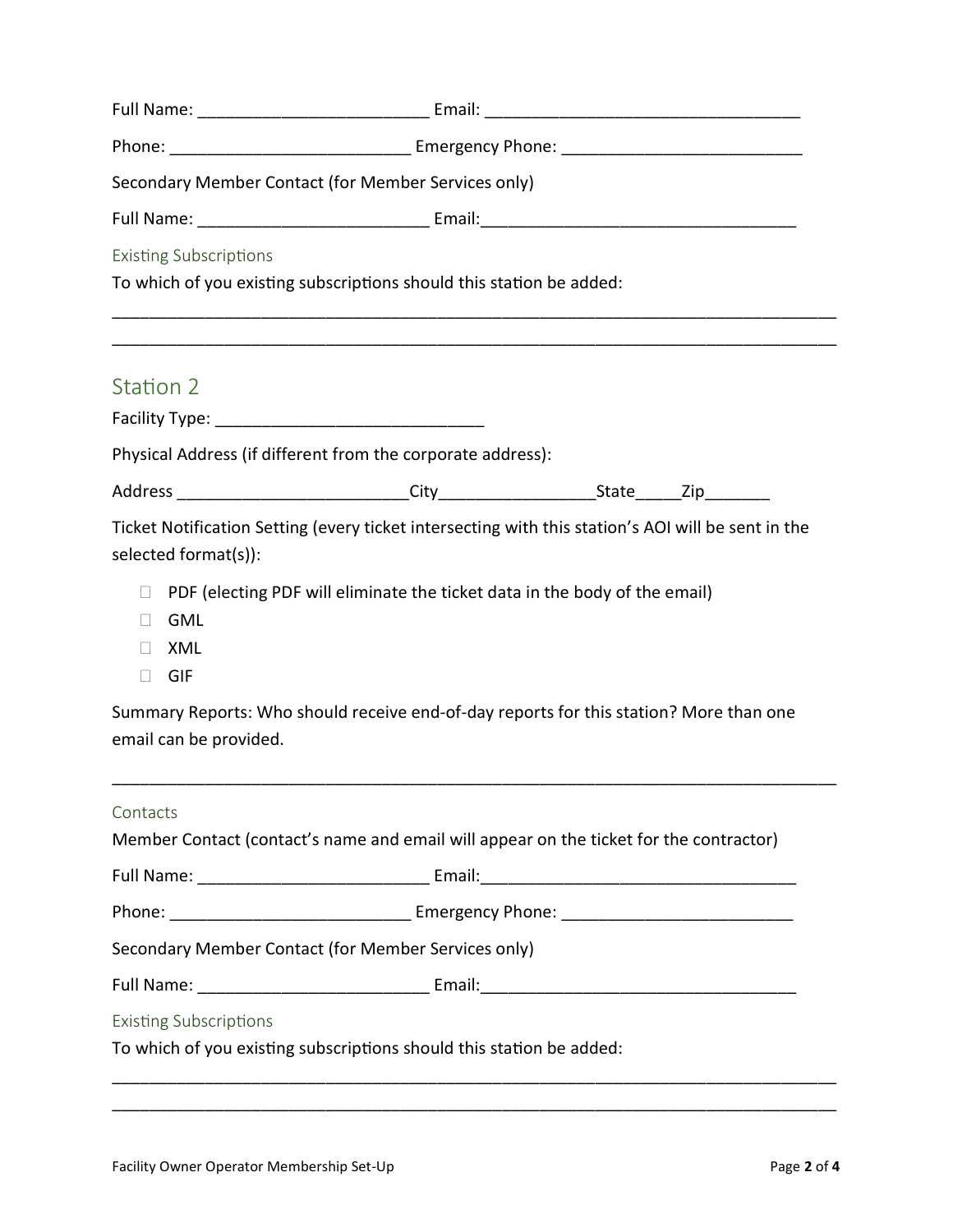## Station 3

Facility Type: \_\_\_\_\_\_\_\_\_\_\_\_\_\_\_\_\_\_\_\_\_\_\_\_\_\_\_\_\_

Physical Address (if different from the corporate address):

| Address | - - | <br>. |
|---------|-----|-------|
|         |     |       |

Ticket Notification Setting (every ticket intersecting with this station's AOI will be sent in the selected format(s)):

- $\Box$  PDF (electing PDF will eliminate the ticket data in the body of the email)
- GML
- XML
- □ GIF

Summary Reports: Who should receive end-of-day reports for this station? More than one email can be provided.

\_\_\_\_\_\_\_\_\_\_\_\_\_\_\_\_\_\_\_\_\_\_\_\_\_\_\_\_\_\_\_\_\_\_\_\_\_\_\_\_\_\_\_\_\_\_\_\_\_\_\_\_\_\_\_\_\_\_\_\_\_\_\_\_\_\_\_\_\_\_\_\_\_\_\_\_\_

### Contacts

| Member Contact (contact's name and email will appear on the ticket for the contractor)                                     |                                                                                   |  |  |
|----------------------------------------------------------------------------------------------------------------------------|-----------------------------------------------------------------------------------|--|--|
|                                                                                                                            |                                                                                   |  |  |
|                                                                                                                            |                                                                                   |  |  |
| Secondary Member Contact (for Member Services only)                                                                        |                                                                                   |  |  |
|                                                                                                                            |                                                                                   |  |  |
| <b>Existing Subscriptions</b>                                                                                              |                                                                                   |  |  |
| To which of you existing subscriptions should this station be added:                                                       |                                                                                   |  |  |
|                                                                                                                            |                                                                                   |  |  |
| Station 4                                                                                                                  |                                                                                   |  |  |
|                                                                                                                            |                                                                                   |  |  |
| Physical Address (if different from the corporate address):                                                                |                                                                                   |  |  |
|                                                                                                                            |                                                                                   |  |  |
| Ticket Notification Setting (every ticket intersecting with this station's AOI will be sent in the<br>selected format(s)): |                                                                                   |  |  |
|                                                                                                                            | $\Box$ PDF (electing PDF will eliminate the ticket data in the body of the email) |  |  |

GML